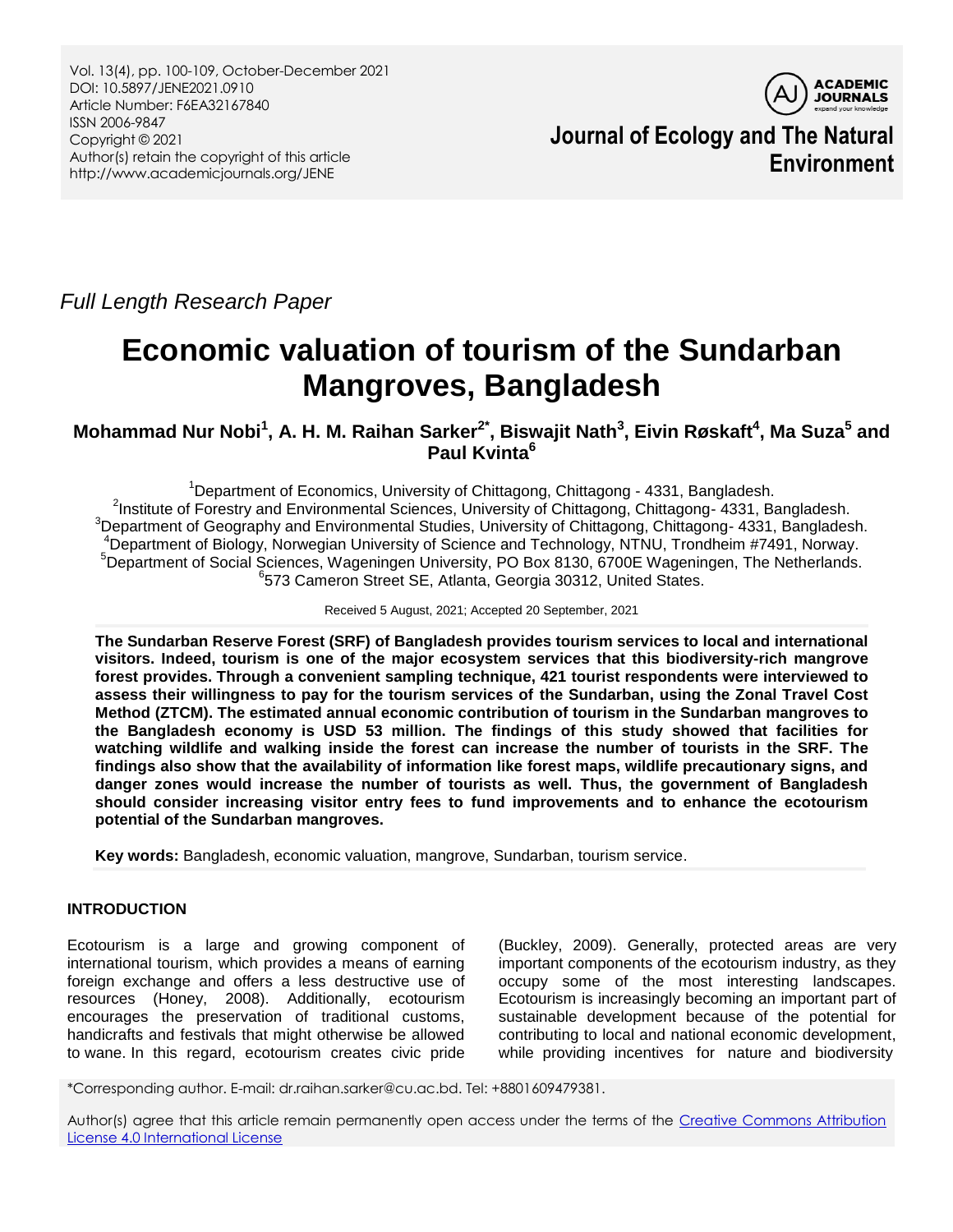conservation (Zacarias and Loyola, 2017).

The Sundarban Reserve Forest (SRF) of Bangladesh is a dynamic ecosystem that provides a variety of services, such as (1) provisioning (e.g., typical forest products, fisheries, etc.), (2) cultural (e.g., tourism, worship, educational research, etc.), (3) regulating (e.g., protection from cyclones, storm surges, floods, climate regulation, pollination, etc.), and (4) supporting (e.g., nursery and breeding ground of fish, nutrient cycling, habitat for biodiversity, etc.) services (Barbier, 2007; Giri et al., 2007; Kathiresan and Rajendran, 2005; Walters et al., 2008). Among the non-extractive services that mangrove forests offer are tourism services, which have great potential to benefit everyone in Bangladesh, its 163 million citizens and foreigners alike (BBS, 2019). The landscape of the SRF and its position as a tiger habitat make it a singular tourist attraction (Guha and Ghosh, 2011). The number of visitors to the Sundarban has been increasing day-by-day, and the region offers scenic beauty as well as wildlife-habitat, and traditional cultural and religious events, such as the Rash Mela and Ban Bibir Mela (that is, traditional worship of the local Hindu communities) (BFD, 2012; Hai and Chik, 2011).

There is a widespread notion that mangrove ecosystem valuation exercises might help decision makers which appreciate the value of the ecosystem services to the society and the anticipated cost of their imminent loss [\(Laurans](https://www.sciencedirect.com/science/article/abs/pii/S2212041613000843?via%3Dihub#!) and [Mermet, 2014\). E](https://www.sciencedirect.com/science/article/abs/pii/S2212041613000843?via%3Dihub#!)conomic valuation in particular is often expected to be a useful tool to support conservation policy decisions and governance (Bateman et al., 2011). In this context, the USAID"s CREL project with Winrock's JDR 3<sup>rd</sup> Scholars Program supported this research study to estimate the values (in monetary terms) of the tourism services of the SRF. A number of previous studies have been conducted on the economic valuation of the SRF, and these studies did not use primary data based on tourist surveys (Haque and Aich, 2014; Uddin et al., 2013). Therefore, the goal of this research was to provide an estimate of the economic valuation associated with the tourism services of the SRF of Bangladesh by using primary data collected through field surveys. Additionally, the specific objectives of the study were to understand the following: (i) the status and recreational behaviour of visitors, and (ii) the perceptions of visitors towards (a) the recreational activities and physical tourism services available in the SRF, and (b) the improvement of existing tourism services in the SRF.

## **MATERIALS AND METHODS**

## **Information about the study site**

The SRF is situated along the coastline of the Bay of Bengal in the south-western region (that is, Khulna division) of Bangladesh. It was declared a World Heritage Site by UNESCO in 1997. The total area of the forest is 603,000 ha and consists of three wildlife sanctuaries: Sundarban West (119,718.88 ha), Sundarban East (122,920.90 ha) and Sundarban South (75,310.30 ha) (BFD, 2021).

The present study was conducted in all existing forest ranges of the SRF, as defined by the Bangladesh Forest Department (BFD), such as (i) the Burigoalini Forest Range, (ii) the Khulna Forest Range, (iii) the Chandpai Forest Range, and (iv) the Sharankhola Forest Range (Figure 1).

## **Questionnaire development, data collection, and analyses**

Primary data was collected from the field directly through face-toface interviews. Secondary data was collected from published books and journals and from unpublished sources like the reports of the BFD and information from different tour operators regarding the number of visitors and revenue earned from tourism. Data was collected from all tourist spots in the Sundarban Mangrove Forest from November, 2018 to April, 2019. A semi-structured questionnaire was used to collect information about the visitors' biographic information, visit preferences, reasons for preferring the Sundarban, selection of tour packages, opinions on existing tourism facilities and services, suggestions for improvement, and willingness to pay higher prices for improved quality of services provided by various tour operators.

During the study, a convenient sampling method was used in collecting primary data. Reaching the tourists on site at the tourist spots was convenient for the researchers. Usually, tourists visited in the Sundarban by ships provided by tour operators. In connection with this, research assistants for this study accompanied the tourists on these ships. The tourists were interviewed while returning from several Sundarban tourism spots. A total of 421 visitors (both local and foreign) were interviewed face-to-face. Dayvisitors were also included, most of whom start from Karamjal. Thus, they were interviewed at that particular place.

Various Sundarban tour packages are offered by the tour operators. This study identified the packages through a Focus Group Discussion (FGD) with the established tour operators. All of the collected data (that is, primary data, secondary data and FGD information) was sorted for the purpose of quantitative and qualitative analyses. People who visit the Sundarban mangroves go for either tourism reasons or spiritual reasons. In this study, the responses of tourists only were considered.

The responses of spiritual pilgrims were excluded from the analysis. After processing and generating the data, visitors were categorized into seven major zones, based on their origin. Since there are seven divisions in Bangladesh, the tourists were categorized into one of these seven zones. The number of tourists in each zone was then divided by the total number of tourists to calculate the percentage share of each zone. The potential number of the visitors was measured based on the threshold level of income (minimum BDT 9158 or USD 117.42 to BDT 14092 or USD 180.69), which is the minimum income of the sampled visitors. The population of a zone having income above threshold level of income were considered as the potential number of tourists for that zone. Analyses were performed using SPSS version 20.0 (SPSS, Chicago, USA) and STATA 11. The study evaluated the differences in socio-economic condition, recreational behaviour, and tourists" attitude using one-way ANOVA and Chi-square  $(\chi^2)$  tests. The level of significance was set at  $p \le 0.05$  and  $p \le 0.10$ .

## **Calculation of the valuation of tourism service**

The travel cost method (TCM) was applied for the valuation of tourism services in the Sundarban mangroves of Bangladesh. Gradually, TCM has become a widely used valuation technique for protected areas, national parks, sanctuaries, and forests. This method of valuing tourist spots, based on a tourist's willingness to pay, was developed by Harold Hotelling in 1949 when he used it to value U.S. national parks (Hotelling, 1949). There are two types of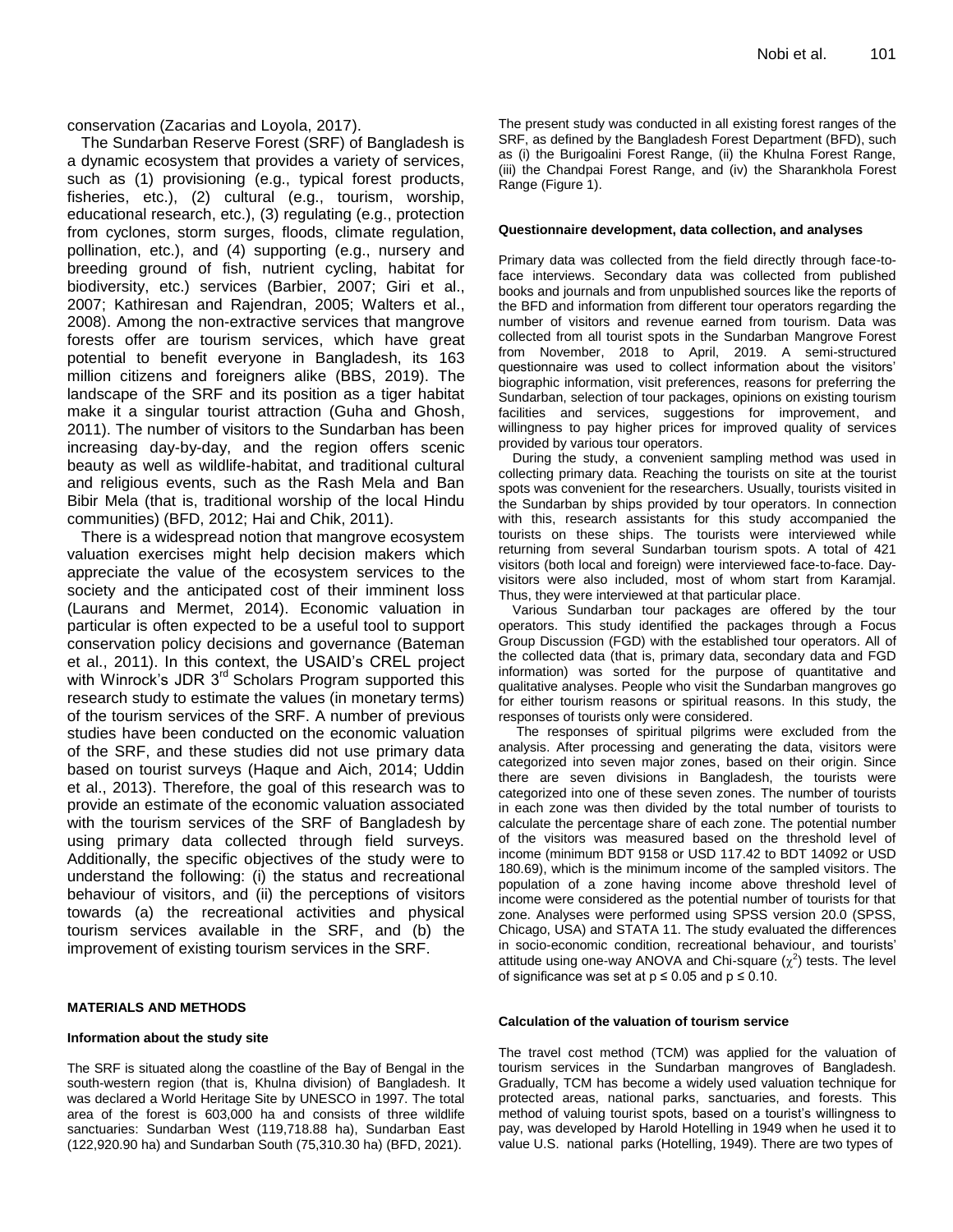

**Figure 1.** Location of the study area. Study sites have four forest range: Burigoalini Forest Range, Khulna Forest Range, Chandpai Forest Range and Sarankhola Forest Range shown in left panel. In this panel, base image used NASA SRTM DEM v3 acquisition from USGS Earth Explorer website: Image resolution: 1-Arc seconds: 30 meters; In Right Panel: Top image: Google Earth Pro view highlight SRF areas with transparent red box; and Bottom right: SRF location shown over District Map of Bangladesh as zoom view. The Sundarban Forest Compartment boundary and district boundary shape files are taken from Bangladesh Forest Department for JRD 3rd Scholar Project and DIVA-GIS web platform (https://www.diva-gis.org/gdata), respectively.

TCM, namely, the Individual Travel Cost Method (ITCM) and the Zonal Travel Cost Method (ZTCM). The ITCM is used when data is collected from individual tourist levels, and the ZTCM is used when data is collected from secondary sources. Defining the travel zones, the ZTCM is used for an identical recreational site. If secondary data sources such as recreational permits or fees are limited, the ZTCM is very useful (Loomis et al., 2009). In this study, the proportion of primary data was used for each zone to convert the secondary data by those proportions in order to use the ZTCM in estimating the value of tourism services of the Sundarban mangroves. The ZTCM is considered as one of the simplest and least-expensive methods for valuation of tourism service (Saraj et al., 2009). The main benefit of this method is the inclusion of the cost of time and travel that people incur for a visit, which exhibits as the price of travel to a site. Thus, ZTCM helps to estimate the willingness of tourists to pay based on their number of visits as a demand schedule with different prices. It also assumes that the cost for one individual to visit a recreation location from a specific zone is the same for all other individuals from that same zone (Emiriya, 2013), although there is heterogeneity among the population and variation in travel cost.

To get the actual number of visitors of different zones, the sample proportion (primary data collected during 2018-2019) was used to divide the actual number of visitors for 2018 into seven divisions. Then, these estimated numbers of visitors for 2018,

categorized into seven zones, were used to estimate the zone-wise travel cost. The total number of visitors in 2018 for each zone was divided by the potential number of visitors of that zone to calculate the zone"s visitation rate (*Vi*). The potential number of visitors refers the population with enough income to visit a place. The income distribution of the respondents was used to identify the potential number of visitors. From the income distribution of the respondents, which is found in the descriptive statistics, minimum income level of the respondents of each zone was identified. The threshold income level of a particular zone indicates people in that zone with the minimum income level or above, as these are the people who can afford to visit the Sundarban mangrove forest. For instance, the income of the top 5% of the population in Dhaka Division remains above that division's threshold level of income, and thus those people are considered as potential visitors to the Sundarban. The potential population of tourists was identified from the *'Household Income Expenditure Survey 2011'* (BBS, 2011) and categorized by zones following the administrative boundaries of the seven divisions in Bangladesh.

The number of visitors to a recreational area and the distance visitors travelled is used in the ZTCM to calculate the *'price'* that the visitors pay to visit the site (King and Mazzoatta, 2000). The ZTCM counts how many people travel from different distances or zones from the park and estimates the cost of the various distances. By adding the number of people and their associated travel costs, the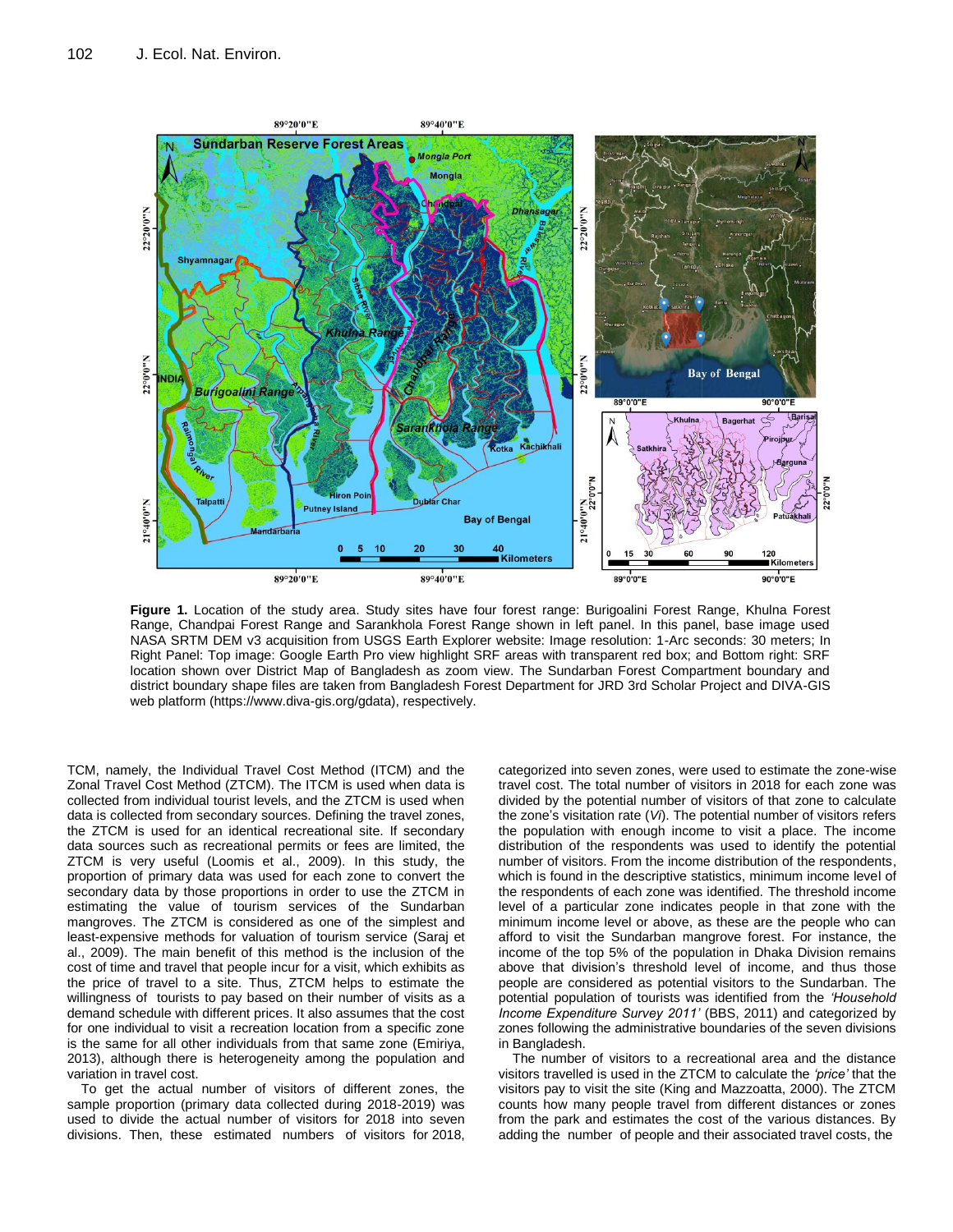

**Figure 2.** Visit-generating function (*Vi*).

total price that tourists pay to visit the site can be calculated. Thus, it is important to know the visitors" zone of origin to determine the visitation rate. This visitation rate considers cost of travel from the origin to the recreation site, and the income or demographic characteristics of the respondents (Das, 2013).

The visitation rate (*Vi*) was estimated as the visit-generating function (*VGF*) on costs of travel and others demographic variables (Nobi and Nahar, 2013). The visit-generating function was considered as the demand function for the visit, where *VGF* is the dependent variable and the travel cost (that is, price of visit) is the core explanatory variable along with other explanatory variables, such as whether the tourist is alone or in a group, whether the tourists uses at least one way by air or not, whether the tourist is from Khulna or some other division of Bangladesh, and whether the tourist is part of a package tour offered by tour operators. After the estimation, the price elasticity was calculated from the demand function for visitation to calculate the tourists' willingness to pay (WTP) for different zones. The total willingness to pay was then calculated by adding the WTP for different zones, which resembles the total value of tourism service of the SRF.

The visitation rate (*Vi*) of the visit-generating function is inversely related to the travel costs (Figure 2). This means that as the travel costs decrease the demand for tourism increases. The area under the *VGF* (that is, demand function for visit) shows the total economic value of tourism service. Subtracting the total costs of travel (that is, total costs = average travel costs  $\times$  number of visitors) from the total value of tourism provides the net value of tourism, which is the consumer surplus (*CS*) and the contribution of tourism service to the national economy. According to Figure 2, area *aeTCo* is the net value for each zone in terms of willingness to pay. Finally, the total value of the tourism service of the Sundarban mangroves was calculated by adding the consumer surpluses of all zones.

#### **The econometric model of the zonal travel cost method (ZTCM)**

Adopted from Clawson (1959) and with a modification according to Torres-Ortega et al. (2018), the econometric model of the ZTCM is as follows:

 $V_i = f(TCost_i, \text{Alone}, \text{Air}, \text{Khin}, \text{Package})$  (1)

 $V_i = \alpha + \beta_1 TCost_i + \beta_2$ Alone + β<sub>3</sub>Air + β<sub>4</sub>Khln + β<sub>5</sub>Package + ε) (2)

$$
V_i = \frac{Total\ number\ of\ visit}{Total\ population}
$$

where *Vi* stands for visitation rate, which is the dependent variable that is calculated by dividing the zonal number of visitors by their total population. The explanatory variables are *TCost*, the travel cost of zone *i*; *Alone*, a dummy variable with a value of either 1 (the specific visitor is alone) or 0 (the visitor is in a group); *Air*, a mode of travel used by visitors from any destination to Jessore (the nearest airport to the SRF); *Khln*, a dummy variable representing zone, where 1 indicates the visitor is from Khulna Division and 0 indicates all other divisions; and *Package*, a dummy variable where the value 1 indicates the visitor is in a package tour and 0 indicates no package tour. *β<sup>0</sup>* is a constant variable and *ε* is the residual*.* It is notable that *Vi* is a dependent variable, while *TCOSTi, Alone, Air, Khln* and *Package* are independent variables in the model estimation. Holding other things constant, *VGF* (*Vi*) is inversely related with travel costs of the zones. Thus, the slope coefficient of travel cost (*β1*) of this *VGF* is used to calculate the value of tourism service; the *CS* of tourism in the Sundarban mangroves.

#### **Theoretical framework for calculating the areas of tourism locations**

After calculating the tourism value, it was divided by the total number of visitors to get consumer surplus per visit. It is also divided by the total area of different tourism locations that the tourists visit in order to determine the tourism value per hectare of the SRF. In every tourist spot, visitors usually go to one side of the river in the Sundarban. Table 1 depicts the distance in km that the visitors walk, which has been calculated by using GIS (that is,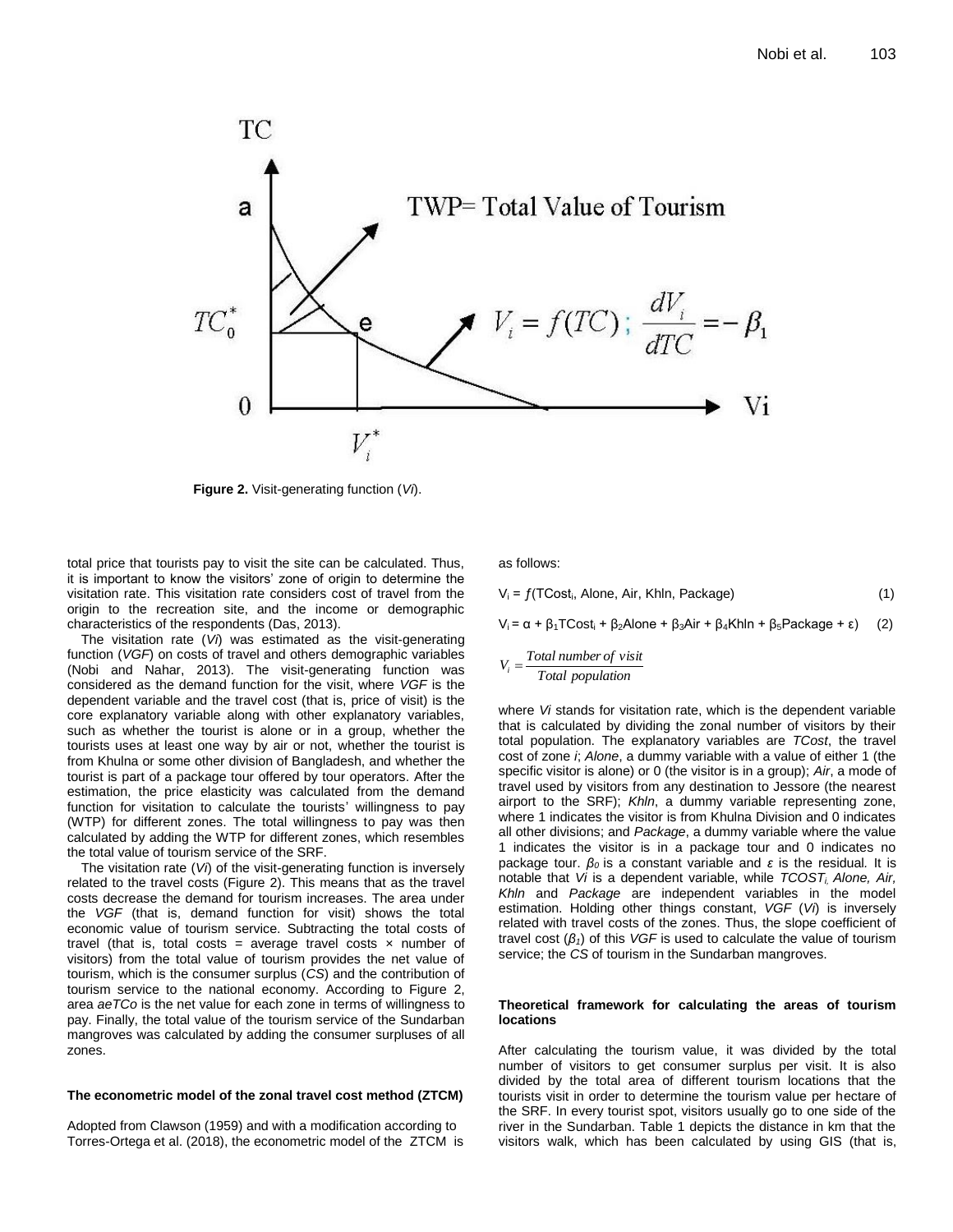**Table 1.** Tourist coverage at some selected tourist spots in the SRF of Bangladesh.

| <b>Tourist spots</b>                     | Compartment<br>(Tourist spot) no. | Distance (km) | Area in half of<br>circle $(km^2)$ | Area (ha) |
|------------------------------------------|-----------------------------------|---------------|------------------------------------|-----------|
| Katka (including Jamtala sea beach)      |                                   | 6             | 56.6                               | 5654.9    |
| Kachikhali                               | 6                                 | っ             | 6.3                                | 628.3     |
| Harbaria                                 | 26                                | 4             | 25.1                               | 2513.3    |
| Kalagasia                                | 46                                | 3.5           | 19.2                               | 1924.2    |
| Karamjol                                 | 31                                | 5             | 39.3                               | 3926.9    |
| Nilkamal                                 | 44                                | າ             | 6.3                                | 628.3     |
| Dubla, Meherali, Alorkol, and Majherchar | 45                                | 15            | 353.4                              | 35342.9   |
| Total                                    |                                   | 37.5          | 506.2                              | 50618.9   |

 $\Box$ =3.14159 and 1 km<sup>2</sup> = 100 ha.

*Geographic Information System*) technology where the visitors walk around. While measuring the favourite area for each tourist spot, one side of the river where visitors usually walk around in each tourist spot was considered. The estimated area for each of the seven tourism locations is shown in Table 1. Finally, to estimate the value per hectare of tourism service in the Sundarban mangroves, the total estimated value of tourism (in terms of WTP) was divided by the total area of Sundarban mangroves visited by tourists.

# **RESULTS**

## **Socio-economic and demographic profiles of visitors/tourists**

Among the visitors ( $n = 421$ ), the majority were ( $n = 369$ ,  $87.6\%$ ) local, while the remaining (n = 52, 12.4%) were foreigners, who came from the outside of the country, especially from USA (4%), the UK (2.1%), and Germany (1.9%). During the study, it was observed that a considerable number of foreign visitors also came from a variety of other countries, that is, Australia, Brazil, Canada, Croatia, France, India, Nepal, Netherland, Singapore, Sri Lanka, and Italy. Among local visitors (n = 369), the highest numbers were estimated from the Dhaka division (41.2%) followed by Khulna division (39.8%), with the remaining from the Rajshahi (6.8%), Chittagong (6.2%), Rangpur (3.0%), Barisal (2.2%) and Sylhet (0.8%) divisions. The proportion of males was higher than females, and visitors mostly included young, middle aged, and elderly (Table 2).

Table 2 shows the socio-economic and demographic profiles of visitors. More than two-thirds of the respondents were highly educated (having graduate degree or above), and the number of these kinds of visitors was greater among foreigners than among local visitors. This study also identified the marital status of the tourists. The majority of local visitors were married, with the remaining being unmarried, divorced or widowed. The profession of the respondents was also varied. The majority of tourists were students. The average household size of the visitors was 4.5 persons  $(\pm 2.49)$ , and the

household size significantly varied between the types of visitors (*that is,* local: 4.83 ± 2.45 persons per household, foreigner:  $2.21 \pm 1.40$  persons per household,  $F = 51.44$ ,  $df = 1$ , and  $p = 0.0001$ . The average income of local visitors was approximately BDT 66,000/month or USD 846.26.

# **Recreational behaviour of visitors**

More than four-fifths of the visitors ( $n = 421$ , 81.2%) said that they visited the Sundarban mangrove forest for the first time, while 18.8% were the repeat visitors, and their responses varied significantly between the types of respondents ( $\gamma^2 = 6.57$ , df = 1, p = 0.01). Among the repeat visitors, 20.6% of locals and 5.8% of foreigners were visiting the area for the second time. About 90.5% of the visitors reported that they came under a tour package, and their proportion varied significantly between the types of visitors ( $\chi^2 = 3.96$ , df = 1, p = 0.047). More than two-thirds of the visitors (67.9%) said that they learned about the SRF from their family, friends, and relatives, while the remaining visitors mentioned media (9.7%), organizational websites (7.6%), social networks (7.6%), advertisements of tour operators (5.7%), government websites (1.0%), and newspapers, books, etc. (0.5%).Their responses varied significantly between the types of visitors ( $\chi^2 = 41.68$ , df = 6, p = 0.0001). This study also revealed that a significant number of visitors (87.4%) travelled in groups, while 12.6% were visiting alone. Their responses varied significantly between the types of visitors ( $\chi^2$  = 30.92, df = 1, p = 0.0001).

More than half of the visitors (59.1%) mentioned that the Sundarban mangrove forest areas were the only destination within the region they visited on this trip. A majority of the visitors (84.1%) reported that they visited the Sundarban for recreation, while 12.4% visited for spiritual purposes, 3.5% came for study purpose, and 1% for business purposes. The purpose of visit varied significantly between the types of visitors ( $\chi^2$  = 15.14, df =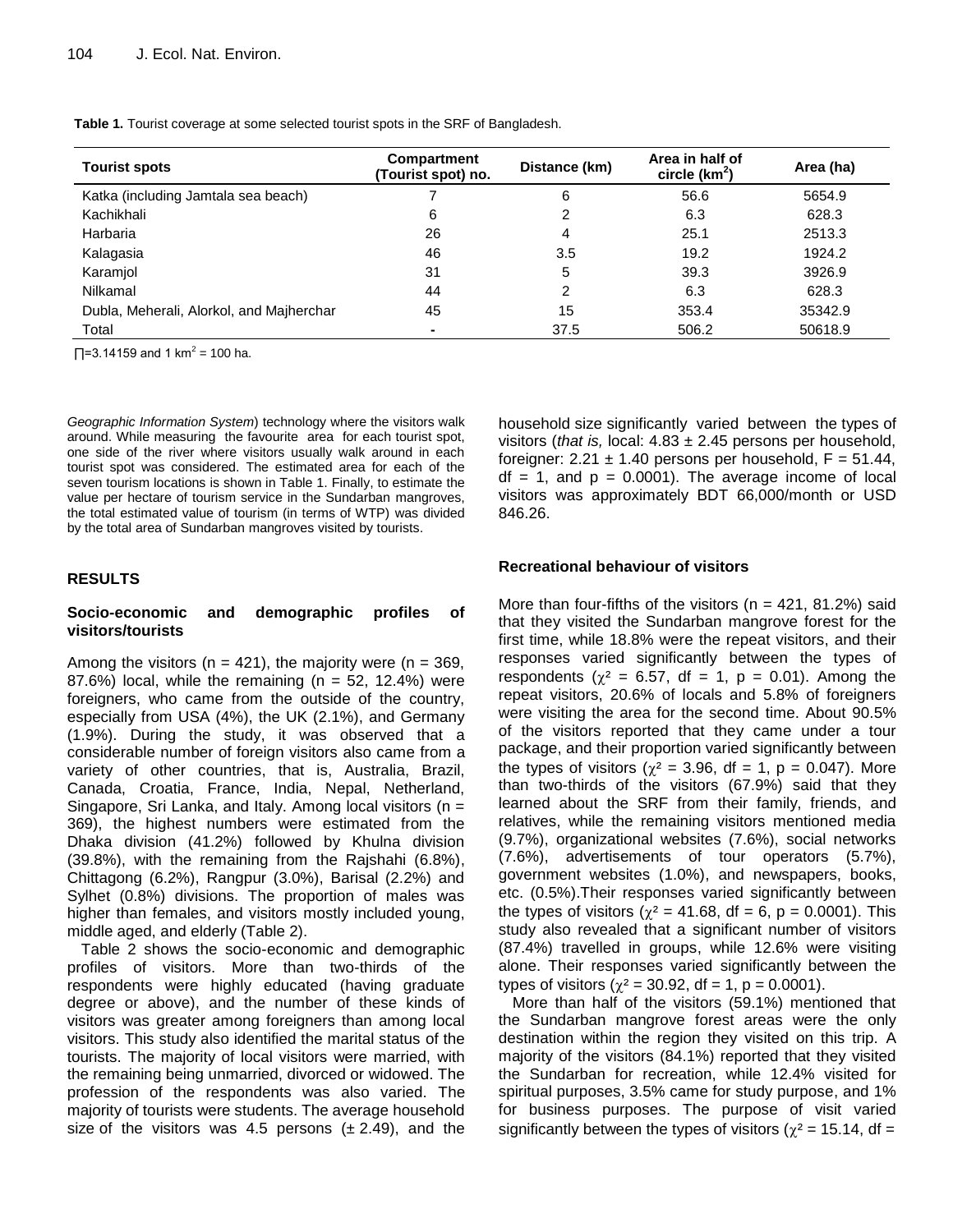Table 2. Socio-economic data, obtained from interviews of visitors in Sundarban included in the study and  $\chi^2$  tests of independence between types of visitors.

| Socio-economic variables |                                                                                                                                              | Types of visitor (%)                                                     |                                                                          |                                                                          | <b>Statistics</b> |                |        |
|--------------------------|----------------------------------------------------------------------------------------------------------------------------------------------|--------------------------------------------------------------------------|--------------------------------------------------------------------------|--------------------------------------------------------------------------|-------------------|----------------|--------|
|                          |                                                                                                                                              | <b>Foreign tourist</b><br>$(n = 52)$                                     | <b>Local tourist</b><br>$(n = 369)$                                      | <b>Total</b><br>$(n = 421; %$                                            | $\chi^2$          | df             | р      |
| Sex                      | Female<br>Male                                                                                                                               | 30.80<br>69.20                                                           | 10.00<br>90.00                                                           | 12.60<br>87.40                                                           | 17.82             | 1              | 0.0001 |
| Age                      | Youth (18-30 years)<br>Middle age (31 to 50 years)<br>Old (above 50 years)                                                                   | 28.0<br>38.0<br>34.0                                                     | 37.8<br>49.9<br>12.3                                                     | 36.6<br>48.4<br>14.9                                                     | 16.26             | $\overline{c}$ | 0.0001 |
| Education                | Below primary level/No. schooling<br>Up to primary<br>Up to secondary<br>Graduate or above                                                   | 0.00<br>1.90<br>11.50<br>86.50                                           | 2.20<br>0.50<br>29.00<br>68.30                                           | 1.90<br>0.70<br>26.80<br>70.50                                           | 9.67              | 3              | 0.022  |
| <b>Marital status</b>    | Unmarried<br>Married<br><b>Divorced</b><br>Widow                                                                                             | 40.40<br>51.90<br>5.80<br>1.90                                           | 31.20<br>68.80<br>0.00<br>0.00                                           | 32.30<br>66.70<br>0.70<br>0.20                                           | 31.54             | 3              | 0.0001 |
| Occupation               | Agriculture<br><b>Business</b><br>Housewife<br>Journalist<br>Researcher<br>Student<br>Teacher<br>Technical profession<br>Others (GOs & NGOs) | 0.00<br>19.20<br>0.00<br>1.90<br>3.80<br>25.00<br>7.70<br>21.20<br>21.20 | 1.90<br>24.70<br>2.20<br>0.50<br>0.30<br>44.20<br>4.30<br>10.60<br>11.40 | 1.70<br>24.00<br>1.90<br>0.70<br>0.70<br>41.80<br>4.80<br>11.90<br>12.60 | 24.91             | 8              | 0.002  |

 $3, p = 0.002$ ). The visitors used buses (62.0%), boats (26.4%), and a combination of air, bus, and boat (11.6%) to travel to the Sundarban, and their responses varied significantly between the types of visitors ( $\chi^2$  = 393.61, df  $= 2$ ,  $p = 0.0001$ ). More than 85% of visitors travelled to the Sundarban for a short duration only (3 to 7 days), and 63.7% of visitors covered tour expenses with their own income; 27.9% of visitors reported sponsorship, and 6.8% reported support received from family and friends.

Moreover, more than one-fifths of the respondents (21.4%) expressed dissatisfaction towards the overall recreational arrangements in the Sundarban areas, and their perceptions varied significantly between the types of visitors ( $\chi^2$  = 8.11, df = 1, p = 0.0001). When asked "*would you be willing to pay to conserve the environment and endangered species in the SRF?*" more than half of the visitors (51.3%) responded "yes." Among them, the proportion was higher for local (53.1%) than foreign (38.5%) visitors, and their responses varied significantly between the types of respondents  $(\chi^2 = 3.92, \text{ df} = 1, \text{ p} =$ 

0.05). More than half of the visitors (51.3%) wanted to see improvements in facilities required for watching wildlife (specifically birds, deer, and tigers), while 96.4% wanted improvements for walking facilities for going deeper into the forest, 45.6 and 49.4% requested improvement and facilities should increase to watch deer and bird, respectively, and 7.4% requested improved facilities for religious functions. Approximately 47% of visitors wanted to see improvement in information services (*e.g.,* forest maps, wildlife precautionary signs, danger zones, etc.). Among respondents who requested improvements in the recreation and information facilities, the proportion was significantly higher for local (76.2%) than foreign (44.2%,  $\chi^2 = 23.14$ , df = 1, p = 0.0001) visitors. However, again when we asked, "*what is your opinion about forest entry fee?*" in response to this, more than half (52.7%) of the respondents said "reasonable"; and among them, the proportion was considerably higher for local (55.0%) than foreign (36.5%) visitors. Among them, the remaining respondents, 21.1% of the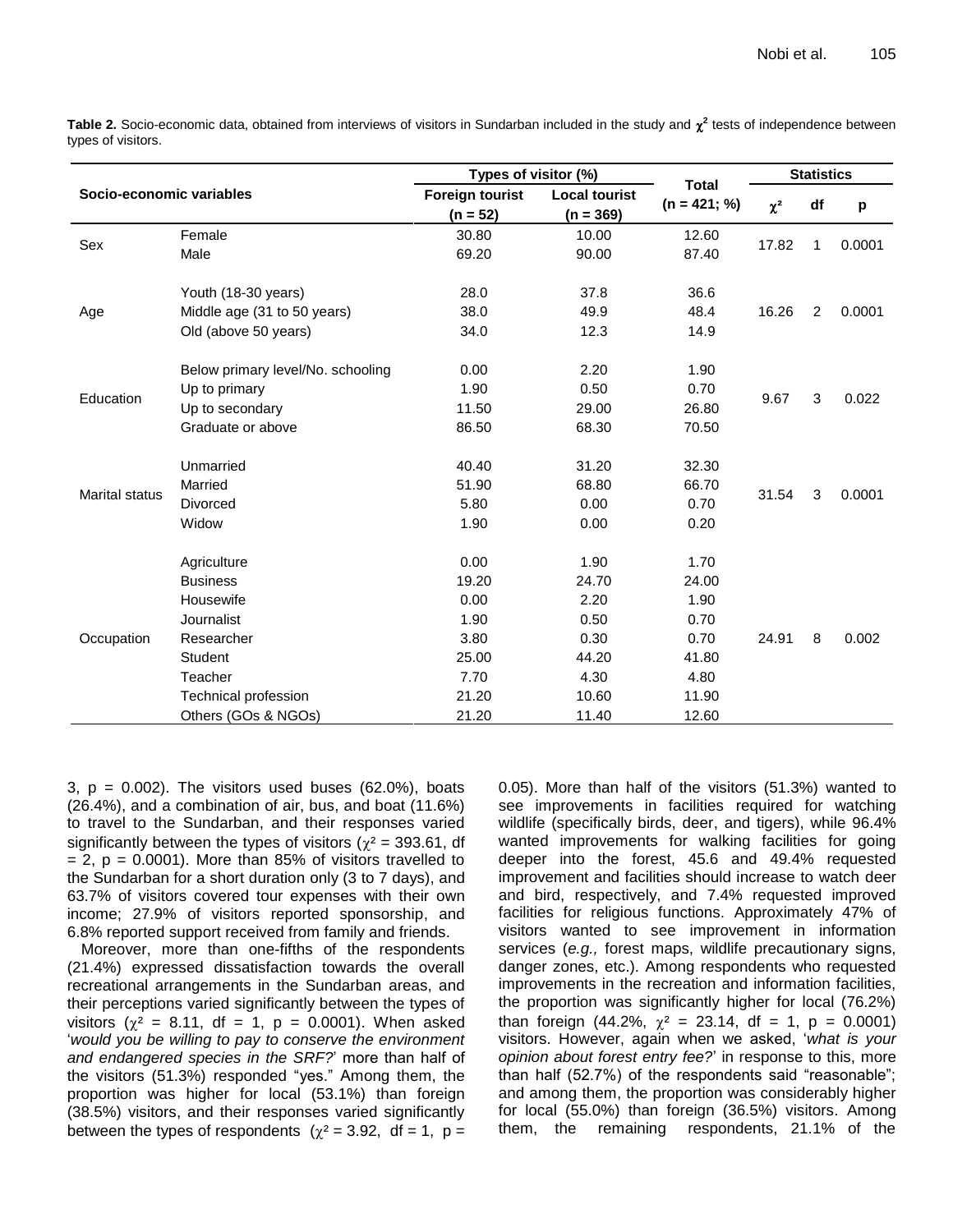| Variable           | <b>Coefficients</b> | <b>Robust SE</b> |          | P > t | [95% Conf. Interval] |
|--------------------|---------------------|------------------|----------|-------|----------------------|
| TCOST <sub>i</sub> | $-0.00016*$         | 6.5              | $-25.50$ | 0.03  | $-0.0003 - 1.8$      |
| Alone              | 487.94**            | 328.2            | 1.49     | 0.16  | $-234.36 + 1210.24$  |
| Air                | $-23.15**$          | 16.2             | $-1.43$  | 0.18  | $-58.86 + 12.56$     |
| Khln               | 58.31**             | 40.4             | 1.44     | 0.18  | $-30.66 + 147.29$    |
| Package            | $34.99***$          | 26.5             | 1.32     | 0.21  | $-23.44 + 93.43$     |
| Constant           | $1.15***$           | 20.6             | 0.06     | 0.96  | $-44.14 + 46.45$     |

**Table 3.** Estimated result of the visit-generating function.

Linear regression: Number of observation=  $17$ , F (5, 11) = 3.70, Prob> F = 0.0328, R-squared = 0.6030, Root MSE = 45.969 \*Indicates the level of significance below 5% level, \*\* indicates the level of significance up to 10%.

Source: Estimated from the sample data.

respondents mentioned "less", 11.2% mentioned very less, 3.8% very high, and 11.2% high. Approximately 70% of visitors stated that the government should allocate more money to provide improved services, but also agreed to pay higher entry fees if government resources were not available for improvement of the facilities. Among the respondents, the proportion was significantly higher for foreigner (84.6%) than local (67.5%,  $\chi^2$  = 6.32, df = 1, p = 0.01) visitors.

# **Estimation of the visit generating function**

The estimated results are shown in Table 3. The visitation rate (the demand to visit) is negatively influenced by the travel cost from different zones, which is statistically significant (Table 3). However, the coefficients of the other variables of the visit generating function are insignificant. The result shows that the targeted variable travel cost ( *TCost<sup>i</sup>* ) of different zones is

inversely related with the visitation rate ( $V^{}_{i}$ ), which meets the properties of a travel demand function. All independent variables explain 60.3% of the variation in visitation rate with 17 observations. Though, the actual number of the sample observations is 421 but converting to different zones the observation turned to 17. Thus the number of observations here represents the zones which have been restructured by the mode of transports of the visitors of the seven divisions. The F-value is significant below to 5% level of significance refers that the model is a good fit.

# **Value of tourism services of the Sundarban mangroves**

The slope coefficient of travel cost from visits generating a function was used to calculate the value of tourism service in the Sundarban mangroves of Bangladesh. The value of the tourism service in the SRF for different zones

and their aggregation is summarized in Table 4. The analysis revealed that tourism as a whole in the SRF contributes about USD 53.14 million/year (Table 4) to the economy of Bangladesh.The total value of tourism was divided by the total visits (in the year 2018) to estimate the value of tourism per visit, and it was calculated as USD 577. The tourism service/hectare was also estimated by dividing the total value of tourism services by the total areas of seven tourism locations (that is, 50,619 ha), which provides USD 1,050/ha/year. After calculating the value per hectare of the tourism service in the SRF, the value of various tourism locations was calculated in order to determine the importance of individual tourism locations. It was revealed that a few tourist spots (that is, Dubla, Meherali, Alorkol, and Majherchar) constituted the highest value of tourism, compared to the other tourist spots (that is, Kotka, Karamjol, Harbaria, Kalagasia, Kachikhali and Nilkamal). The estimated value of each of the tourist spots is shown in Table 5.

# **DISCUSSION**

The SRF contributes about USD 53.14 million/year to the national economy of Bangladesh, and it offers tremendous opportunities for developing ecotourism in terms of tourist attractions, economic benefits, employment, and ecosystem conservation (Alam et al*.*, 2010; Hasan, 2012; Islam, 2008; Siddiqi, 2001). Haque and Aich (2014) studied the economic valuation of the ecosystem services of the SRF in Bangladesh. Applying the Delphi approach, the researchers considered nine support services, seven regulating services, five provisioning services, and three cultural services. Their estimate showed that the total value per hectare of the land of the Sundarban varied from USD105 to USD840 per year. Uddin et al. (2013) estimated the value of cultural services of the Sundarban based on the revenue collected by the Bangladesh Forest Department (BFD) only. According to their study, cultural services (that is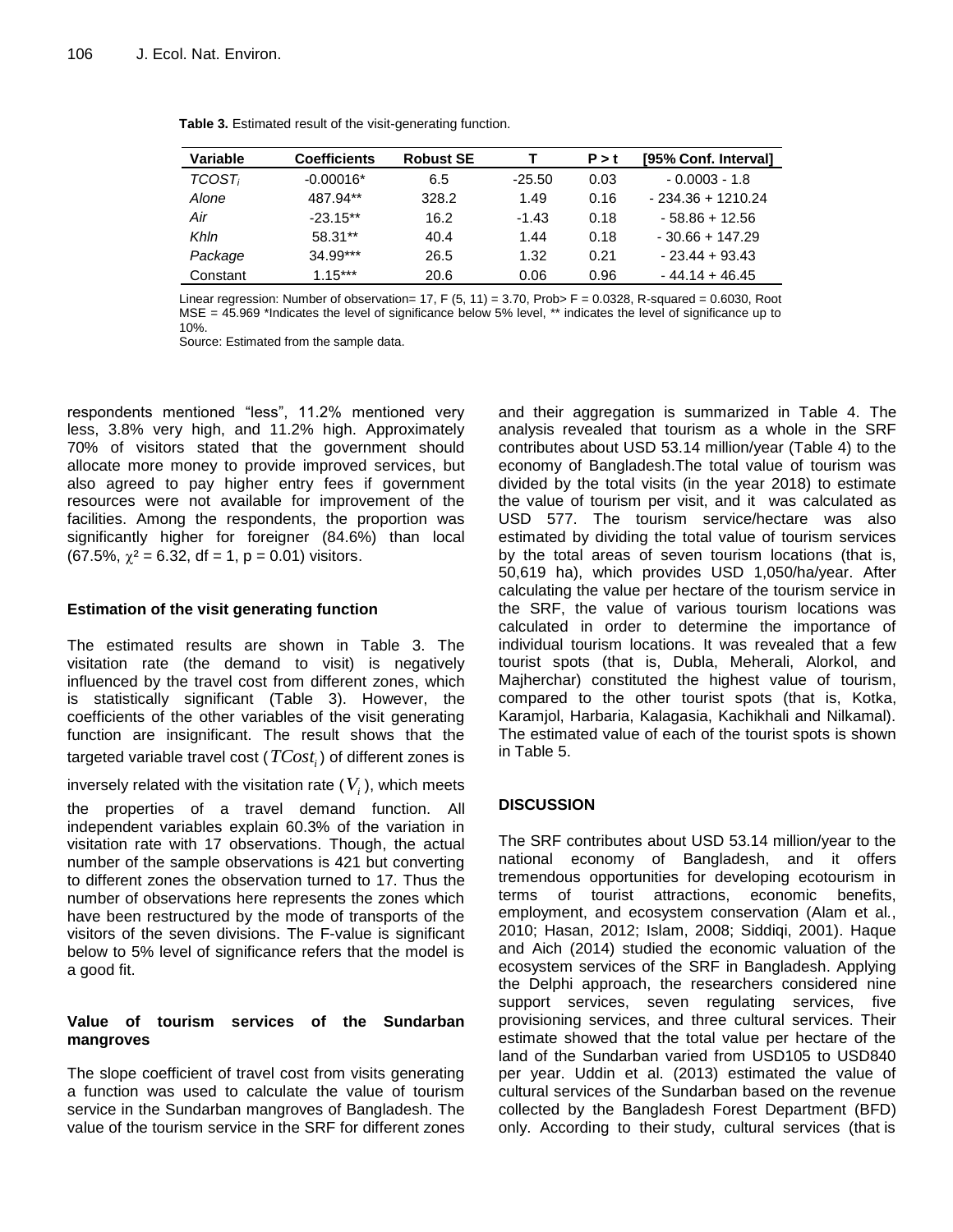| Name of zones      | <b>Zonal travel cost</b><br>(BDT)          | <b>Actual visits</b><br>in 2018/10000 | <b>Potential visitors in</b><br>2018/10,000 | Choke price*<br>(BDT) | <b>TWTP</b><br>(million BDT) |  |
|--------------------|--------------------------------------------|---------------------------------------|---------------------------------------------|-----------------------|------------------------------|--|
| <b>Barisal</b>     | 13,203.4                                   | 19.3                                  | 42.4                                        | 133,787.4             | 60.3                         |  |
| Chittagong         | 26.517.8                                   | 16.1                                  | 135.8                                       | 127,014.4             | 167.9                        |  |
| Dhaka              | 14.018.4                                   | 34.9                                  | 227.8                                       | 232.247.8             | 980.8                        |  |
| Khulna             | 11.699.2                                   | 102.0                                 | 76.9                                        | 648.468.8             | 2590.5                       |  |
| Rajshahi           | 3.772.4                                    | 27.7                                  | 90.1                                        | 176.831.7             | 225.7                        |  |
| Rangpur            | 8.188.6                                    | 16.7                                  | 77.2                                        | 112.412.9             | 77.7                         |  |
| Sylhet             | 162,727.3                                  | 5.1                                   | 45.9                                        | 194,581.6             | 41.9                         |  |
| <b>Total value</b> | BDT 4,144.7 million (or USD 53.14 million) |                                       |                                             |                       |                              |  |
| Mean CS            | BDT 45000 (or USD 577)                     |                                       |                                             |                       |                              |  |
| Value/ha           | BDT 81880.3 or USD 1,049.75                |                                       |                                             |                       |                              |  |

**Table 4.** Calculation of the tourism values of SRF for different zones.

The calculation is based on estimated coefficient of VGF. \*Choke price is the travel cost at which demand for visit from each of the zone comes to zero. It is calculated by dividing the intercept coefficient of the visit generating function by its slope coefficients. <sup>1</sup>Total Willingness to pay. Source: Estimated from the sample data.

**Table 5.** Estimated value of tourism service of the different tourist spots of the SRF.

| Name of the tourist spot (compartment no.)    | Area (ha) | Value per year<br>(million USD) |
|-----------------------------------------------|-----------|---------------------------------|
| Katka included Jamtala sea beach (7)          | 5654.9    | 5.9                             |
| Kachikhali (6)                                | 628.3     | 0.7                             |
| Harbaria (26)                                 | 2513.3    | 2.6                             |
| Kalagasia (46)                                | 1924.2    | 2.0                             |
| Karamjol (31)                                 | 3926.9    | 4.1                             |
| Nilkamal (44)                                 | 628.3     | 0.7                             |
| Dubla, Meherali, Alorkol, and Majherchar (45) | 35342.9   | 37.1                            |
| Total                                         | 50618.9   | 53.1                            |

tourism) contributed on average USD42,000 per year from Fiscal Year 2001-2002 to 2009-2010. However, the Government of Bangladesh has already developed a travel guideline for the Sundarban mangroves; there is an urgent need to develop policy guidelines for the sustainable development of eco-tourism in the Sundarban. In this study, it is revealed that the higher proportion of visitors are literate and earn more than the average income level in the country based on 2010 Household Survey data (HIES, 2010). Since tourism expenditures have been found to be directly linked with family income (Abbruzzo et al*.,* 2014), household income has a positive impact on recreational behavior (Landry et al., 2012). It has been shown that visitors can afford to and are willing to pay higher rates to enjoy the amenity of the Sundarban. Visitors with higher incomes may be willing to pay more if the recreational quality of a park improves (Sarker et al., 2017). However, the added revenue generated from the forest service can be used to address some of the degradation challenges that the forest is facing (Brander et al., 2012, Brougham and Butler, 1981; Cavus and Tanrisevdi, 2002).

In this study, it is revealed that among the repeat visitors (we asked whether it is their first/second visit), the proportion of both locals and foreigners was very low, and almost half of them wanted to see the improvement (based on a question on what improvement they want to see) in information services such as forest maps, wildlife precautionary signs, danger zones, etc. Unfortunately, the government and private sector organizations have not yet developed well-organized, informative, and educational guides, signs, materials, or websites on the Sundarban tourism for visitors (BIDS, 2010). This is one of the major drawbacks for the growth of tourism in the Sundarban mangroves. Information regarding the natural and cultural significance of the Sundarban mangroves could motivate tourists to become aware of their ecological footprints, garner greater appreciation for the unique ecosystem, and enhance their experience (Budeanu, 2007). Trained tour guides could organize and lead tourists in more efficient ways to enhance their interest for further travel to the Sundarban. In this regard,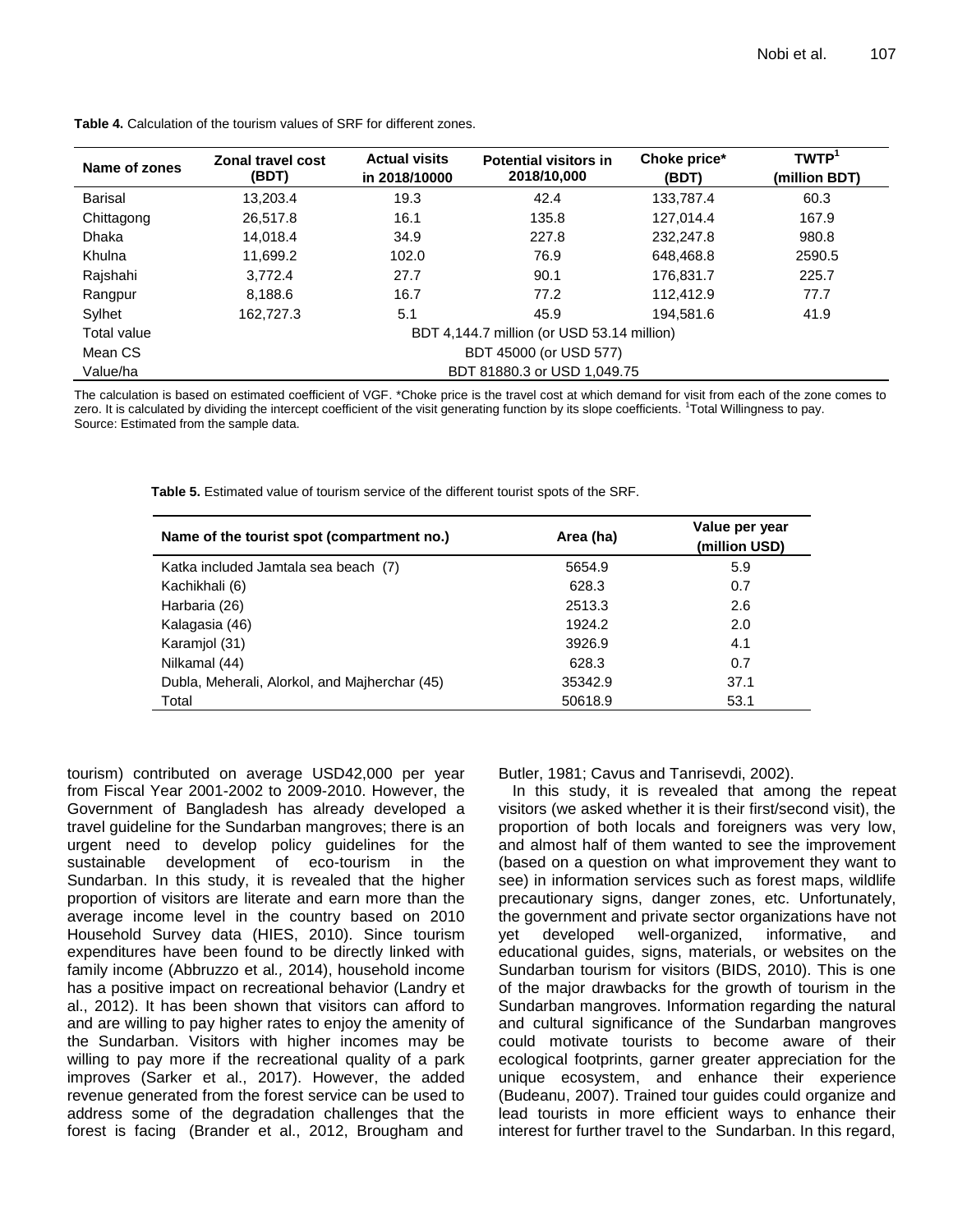the government should establish an "Ecotourism Training Centre" at Khulna and the surrounding areas of the Sundarban to ensure better customer service by producing skilled eco-tourism guides and creating employment opportunities in eco-tourism enterprises. The training centre should also provide orientation training to visitors before they enter the forest, regarding laws and regulations with respect to nature, environmental philosophies, biodiversity, conservation issues, etc., of the SRF.

However, this study shows that more than 20% of visitors expressed dissatisfaction towards the overall recreational arrangements in the Sundarban mangroves of Bangladesh. Visitors would like to see improvements in the facilities for watching tigers, deer, and birds, as well as improved walking facilities for going deeper into the forest. In this regard, more than two-thirds of the visitors also agreed to pay higher entry fees if government resources were not available for improving the facilities. Thus, the government of Bangladesh should consider increasing visitor entry fees to improve and enhance the eco-tourism potential of the Sundarban mangroves.

Finally, the BFD should facilitate and engage with landscape communities and stakeholders to develop a participatory community-based ecotourism strategy to ensure long-term local community benefit-sharing and promotion of activities run by local communities. A system should be developed in which increased ecotourism revenues collected by the BFD would be used for the protection and conservation of the Sundarban"s biodiversity, local livelihoods, and overall development. Further, the co-management committees can also be engaged to support the Sundarban"s ecotourism activities, which will ultimately help to achieve the specific UN sustainable development goals (SDGs) 2030.

# **Conclusion**

The unique landscape of the SRF and its position as a tiger habitat make it a singular attraction for tourists. The direct economic contribution of tourism in the Sundarban is the entry fee of visitors charged by the BFD, along with other expenses related to travel, food, and accommodation charged by different service providers. Therefore, cultural services such as ecotourism contribute a significant amount of economic benefit to the national economy of Bangladesh. Moreover, the government must develop a system by which visitor entry fees, collected by the BFD, will be used for the protection and conservation of the SRF and local livelihoods, and for overall aesthetic development. Finally, the BFD should facilitate and engage with landscape communities and stakeholders to develop a participatory communitybased ecotourism strategy to ensure long-term local community benefit-sharing and promotion of activities run by local communities. Though this research provides an

in-depth visualization of ecotourism potential of the SRF in Bangladesh, which expected further research needs to be carried out in the coming days, especially when its importance will arise as demanded by the forest department.

# **CONFLICT OF INTERESTS**

The authors have not declared any conflict of interests.

# **ACKNOWLEDGEMENT**

This study was carried out under the financial assistance provided by the JDR-Winrock-USAID.

## **REFERENCES**

- Abbruzzo A, Brida JG, Scuderi R (2014). Determinants of individual tourist expenditure as a network: empirical findings from Uruguay. Tourism Management 43:36-45.
- Alam M, Furukawa Y, Akter S (2010). Forest-based tourism in Bangladesh: status, problems, and prospects. Tourismos 5:163- 172. Available at[:https://mpra.ub.uni-muenchen.de/id/eprint/25212](https://mpra.ub.uni-muenchen.de/id/eprint/25212)
- Barbier EB (2007). Valuing ecosystem services as productive inputs. Journal of Economic Policy 22:177-229. Available at: www.jstor.org/stable/4502194. Accessed 5 August 2021.
- Bateman IJ, Mace GM, Fezzi C, Atkinson G, Turner K (2011). Economic Analysis for Ecosystem Service Assessments. Environmental and Resource Economics 48:177-218.
- BBS (2011). Report of the household income and expenditure survey 2011. Bangladesh Bureau of Statistics, Statistics Division, Ministry of Planning, Government Peoples Republic of Bangladesh.
- BBS (2019). Report of the household income and expenditure survey 2019. Bangladesh Bureau of Statistics, Statistics Division, Ministry of Planning, Government Peoples Republic of Bangladesh.
- BFD (2012). Bangladesh Forest Department. Available at: [http://www.bforest.gov.bd.](http://www.bforest.gov.bd/) Accessed 20 October 2020.
- BFD (2021). Bangladesh Forest Department. Available at: [http://www.bforest.gov.bd.](http://www.bforest.gov.bd/) Accessed 24 August 2021.
- BIDS (2010). A study of the principal market value chains derived from the Sundarban Reserve Forest. Dhaka: IPAC.
- Brander LM, Wagtendonk AJ, Hussain SS, McVittie A, Verburg PH, de Groot RS, van der Ploeg S (2012). Ecosystem service values for mangroves in Southeast Asia: A meta-analysis and value transfer application. Ecosystem Services 1(1):62-69.
- Brougham JE, Butler RW (1981). A segmentation analysis of resident attitudes to the social impact of tourism. Annals of Tourism Research 8(4):569-589.
- Buckley RC (2009). Ecotourism: principles and practices. CAB International, Wallingford. 368 p.
- Budeanu A (2007). Sustainable tourist behaviour a discussion of opportunities for change. International Journal of Consumer Studies 31:499-508.
- Cavus S, Tanrisevdi A (2002). Residents' attitudes toward tourism: a case study of Kusadasi, Turkey. Tourism Analysis 7(3-4):259-68.
- Clawson M (1959). Methods of Measuring the Demand for and Value of Outdoor Recreation. Reprint, No.10, Resources for the Future, Washington DC.
- Das S (2013). Travel Cost Method for Environmental Valuation. Centre of Excellence in Environmental Economics. Madras school of Economics. Dissemination paper 23:1-23.
- Emiriya M, Robson M, Gombarago ENT (2013). An application of the individual travel cost method to Nyanga National Park, Zimbabwe. Research Journal of Economics 1(1):1-16. Available at: